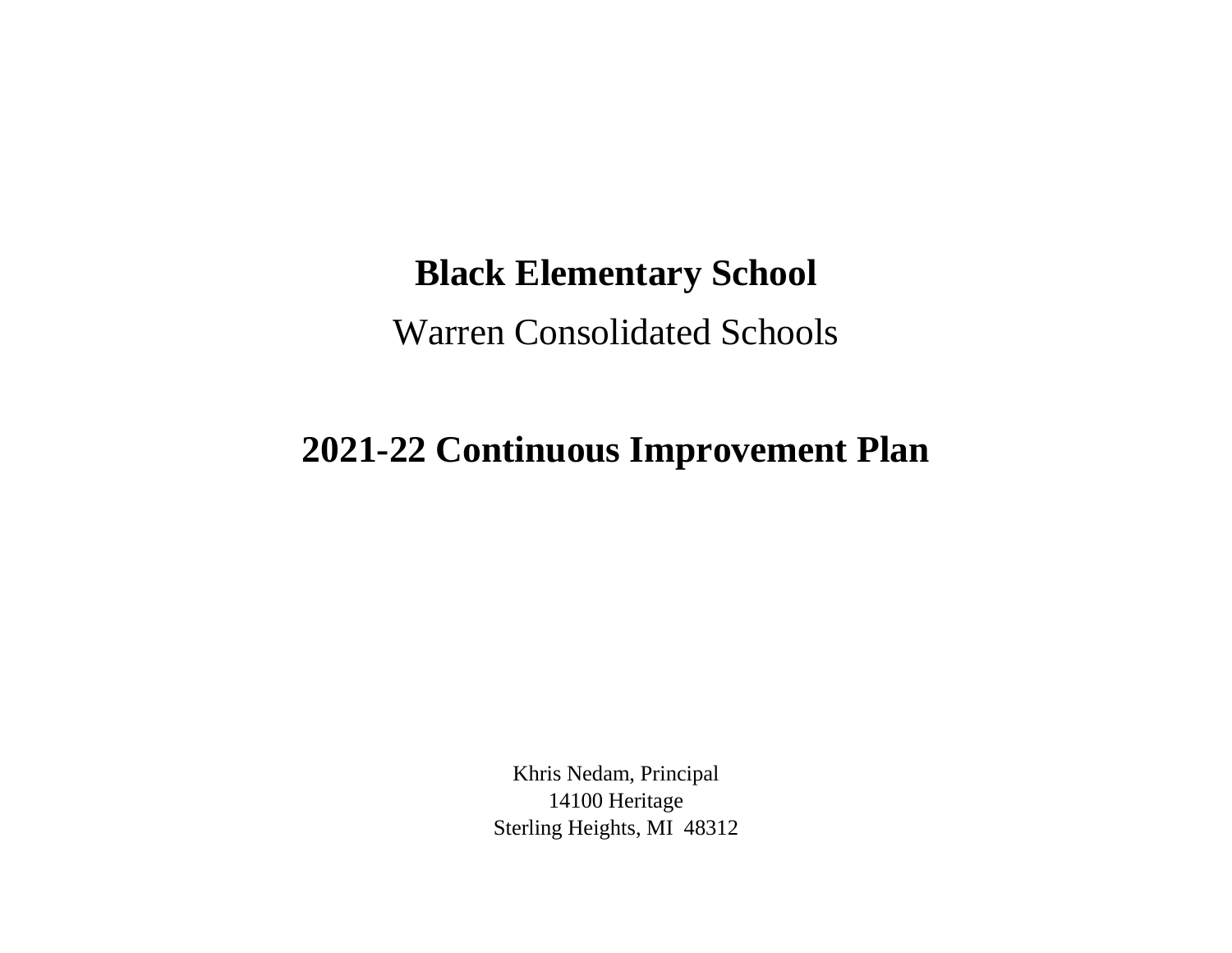**Using your building's data story and equity reflection, review your current improvement plan. Does this new information on equity lead to adjusting or adding any additional strategies or activities to your improvement plan? Indicate your goals below and any revisions for 2021-2022.**

|                                                                               | Goal 1                                                                                                                                                                                                                                                                                                                                                                                                                                                                                                                                                                                                                                                                                                                                                                                                                                                                                      |
|-------------------------------------------------------------------------------|---------------------------------------------------------------------------------------------------------------------------------------------------------------------------------------------------------------------------------------------------------------------------------------------------------------------------------------------------------------------------------------------------------------------------------------------------------------------------------------------------------------------------------------------------------------------------------------------------------------------------------------------------------------------------------------------------------------------------------------------------------------------------------------------------------------------------------------------------------------------------------------------|
| <b>SMART Goal Language</b>                                                    | All students will meet or exceed the state standards in mathematics.                                                                                                                                                                                                                                                                                                                                                                                                                                                                                                                                                                                                                                                                                                                                                                                                                        |
| <b>Continuation Goal</b><br>(Yes or No)                                       | Yes                                                                                                                                                                                                                                                                                                                                                                                                                                                                                                                                                                                                                                                                                                                                                                                                                                                                                         |
| <b>Additional Strategies</b>                                                  |                                                                                                                                                                                                                                                                                                                                                                                                                                                                                                                                                                                                                                                                                                                                                                                                                                                                                             |
| <b>Additional Activities</b>                                                  | *To be added to the following previously existing strategy:<br>Differentiation Strategies Supported Through PLC Framework:<br>-Staff will support students who show above grade level abilities in Math by administering the mid-year WCS<br>common assessment. If a student scores a 90% or above students will be eligible for a Walk to Math option allowing<br>them to walk to the next grade level for math instruction and worktime.<br>-Students in grades K-5 will have equal access to math manipulatives by using a personalized math bag. Math bags<br>will be used by students during math instruction, math workshop and math intervention to support student learning.<br>Math bags may contain, but are not limited to ten frames, counting bear, place value blocks, addition, subtraction,<br>multiplication and division flash cards, counters, dice, and hundreds chart. |
| <b>Title I Funding Source</b><br><b>Update (must match Title</b><br>I budget) | \$800                                                                                                                                                                                                                                                                                                                                                                                                                                                                                                                                                                                                                                                                                                                                                                                                                                                                                       |
| <b>Other Funding Sources</b><br><b>Update</b>                                 | School Improvement Funds<br>\$500                                                                                                                                                                                                                                                                                                                                                                                                                                                                                                                                                                                                                                                                                                                                                                                                                                                           |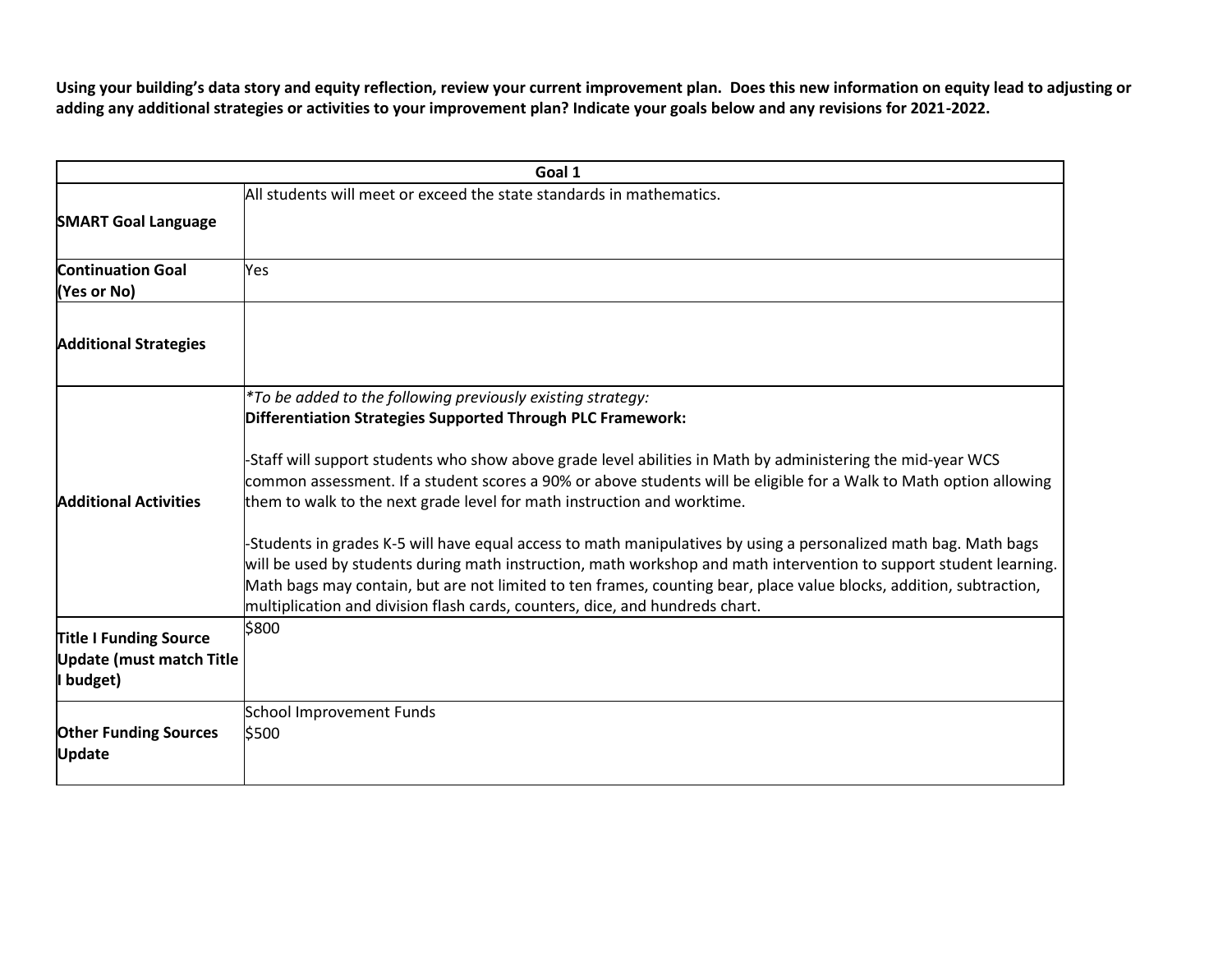|                                                                        | Goal 2                                                                                                                                                                                                                                                                                                                                                                                                                                                                                                                                                                                                                                                                     |
|------------------------------------------------------------------------|----------------------------------------------------------------------------------------------------------------------------------------------------------------------------------------------------------------------------------------------------------------------------------------------------------------------------------------------------------------------------------------------------------------------------------------------------------------------------------------------------------------------------------------------------------------------------------------------------------------------------------------------------------------------------|
|                                                                        | All students will meet, or exceed, the state standards in reading.                                                                                                                                                                                                                                                                                                                                                                                                                                                                                                                                                                                                         |
| <b>SMART Goal Language</b>                                             |                                                                                                                                                                                                                                                                                                                                                                                                                                                                                                                                                                                                                                                                            |
| <b>Continuation Goal</b><br>(Yes or No)                                | <b>Yes</b>                                                                                                                                                                                                                                                                                                                                                                                                                                                                                                                                                                                                                                                                 |
| <b>Additional Strategies</b>                                           |                                                                                                                                                                                                                                                                                                                                                                                                                                                                                                                                                                                                                                                                            |
| <b>Additional Activities</b>                                           | <sup>*</sup> To be added to the following Strategy:<br>Differentiation Strategies Supported Through PLC Framework:<br>-Staff will implement SIOP strategies by creating vocabulary cards and visual materials for vocabulary in Reading, Science,<br>Social Studies to be used in whole group and small group teaching in grade K-5.<br>-Staff will create formative assessments for Science, Social Studies and ELA to reflect and bridge the gap between<br>standards that were not mastered from the 2020-2021 school year. Staff will work collaboratively to create lessons to<br>target missing skills needed for proficiency in key standards in these disciplines. |
| <b>Title I Funding Source</b><br>Update (must match Title I<br>budget) |                                                                                                                                                                                                                                                                                                                                                                                                                                                                                                                                                                                                                                                                            |
| <b>Other Funding Sources</b><br><b>Update</b>                          |                                                                                                                                                                                                                                                                                                                                                                                                                                                                                                                                                                                                                                                                            |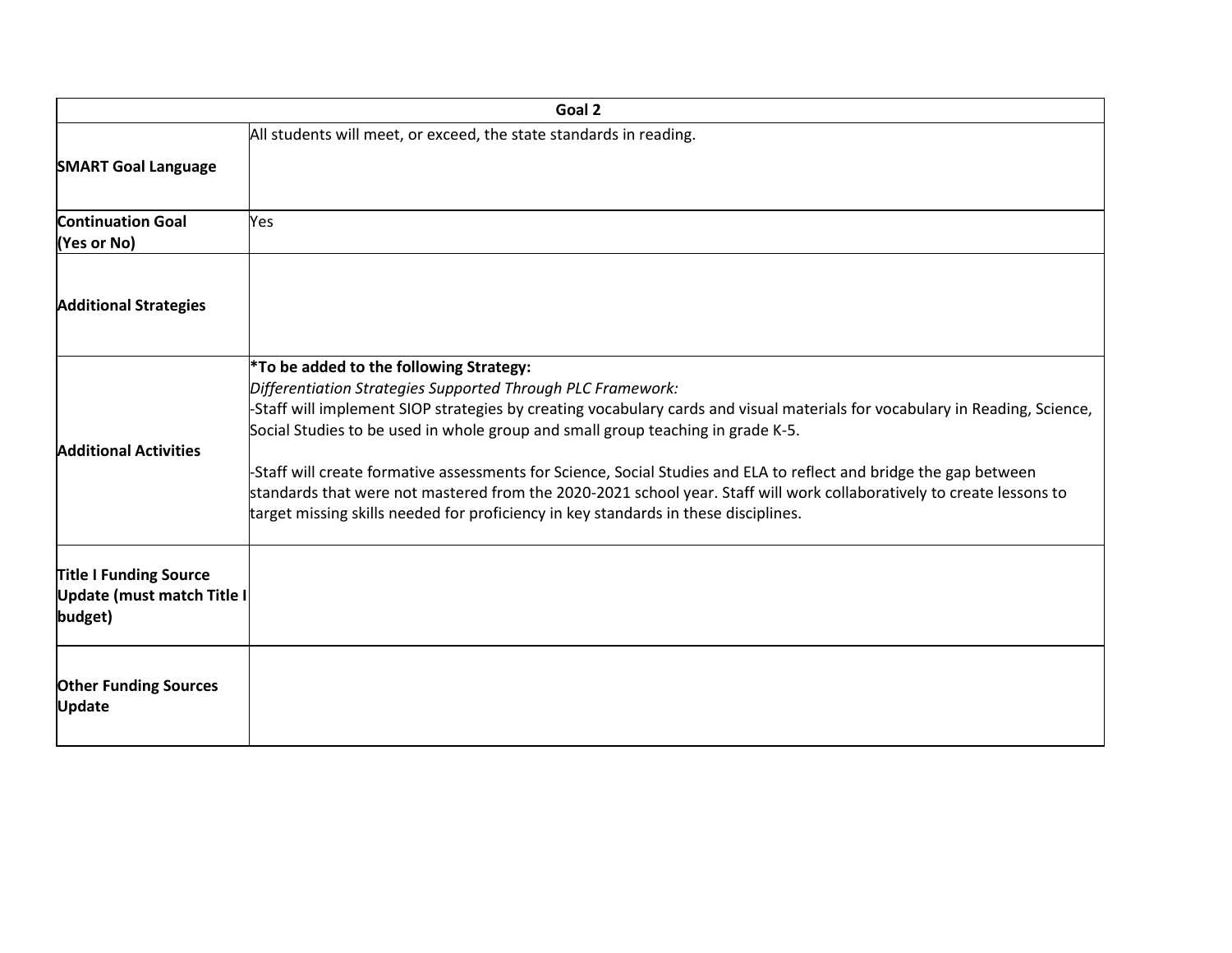| Goal 3                                                                      |                                                                                                                                                                                                                                                                                                                                                                                                                                                                                                                                  |
|-----------------------------------------------------------------------------|----------------------------------------------------------------------------------------------------------------------------------------------------------------------------------------------------------------------------------------------------------------------------------------------------------------------------------------------------------------------------------------------------------------------------------------------------------------------------------------------------------------------------------|
| <b>SMART Goal Language</b>                                                  | All students will be a part of building a positive school community with an emphasis on mentoring,<br>strong relationships, and mindfulness techniques.                                                                                                                                                                                                                                                                                                                                                                          |
| <b>Continuation Goal</b><br>(Yes or No)                                     | Yes                                                                                                                                                                                                                                                                                                                                                                                                                                                                                                                              |
| <b>Additional Strategies</b>                                                | Teachers, Administrators, and parents will create a BEE (Black Elementary Equity) Team with the purpose of ensuring<br>that all students and staff feel welcome, included, and supported at Black Elementary.                                                                                                                                                                                                                                                                                                                    |
| <b>Additional Activities</b>                                                | -Administration will purchase and place Posters/signage around the school that reflects the<br>diverse ethnicities represented by our population at Black.<br>-Staff will place welcome signs and information on the door translated to the various languages spoken by our<br>community.<br>-Staff will have access to Literacy Library guided reading books for K-2 and materials that are culturally diverse.<br>-All students will have a Reflection and Equity notebook to use during and after quarterly Beehive meetings. |
| <b>Title I Funding Source</b><br><b>Update (must match Title</b><br>budget) | 4x6 Notebooks for Students-\$500                                                                                                                                                                                                                                                                                                                                                                                                                                                                                                 |
| <b>Other Funding Sources</b><br><b>Update</b>                               | School Improvement Funds<br>\$500.00                                                                                                                                                                                                                                                                                                                                                                                                                                                                                             |

**Using your building's data story and equity reflection, review your current improvement plan. Does this new information on equity lead to adjusting or adding any additional strategies or activities to your improvement plan? Indicate your goals below and any revisions for 2021-2022.**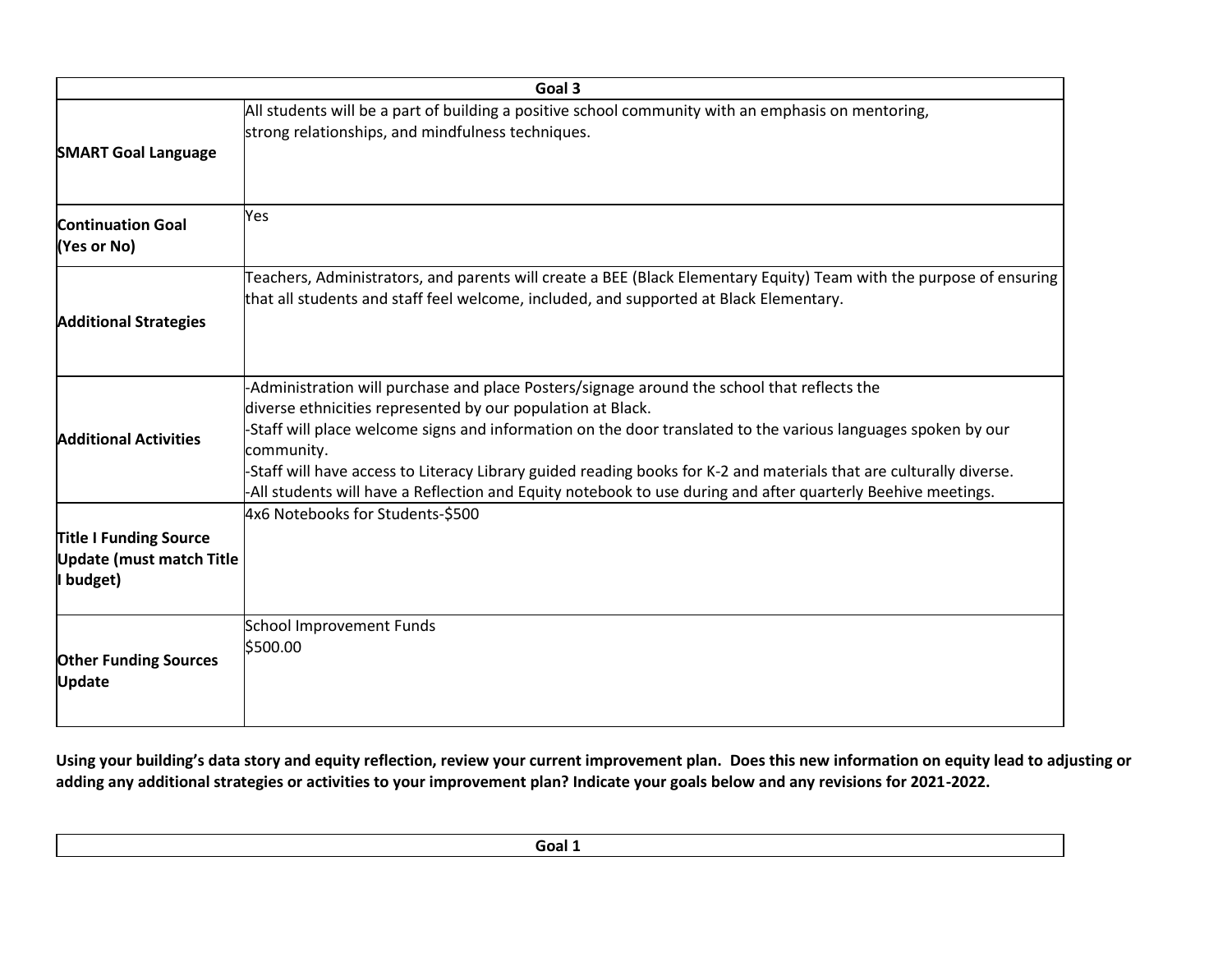|                                                                               | All students will meet or exceed the state standards in mathematics.                                                                                                                                                                                                                                                                                                                                                                          |
|-------------------------------------------------------------------------------|-----------------------------------------------------------------------------------------------------------------------------------------------------------------------------------------------------------------------------------------------------------------------------------------------------------------------------------------------------------------------------------------------------------------------------------------------|
| <b>SMART Goal Language</b>                                                    |                                                                                                                                                                                                                                                                                                                                                                                                                                               |
| <b>Continuation Goal</b><br>(Yes or No)                                       | Yes                                                                                                                                                                                                                                                                                                                                                                                                                                           |
| <b>Additional Strategies</b>                                                  |                                                                                                                                                                                                                                                                                                                                                                                                                                               |
|                                                                               | *To be added to the following previously existing strategy:<br>Differentiation Strategies Supported Through PLC Framework:                                                                                                                                                                                                                                                                                                                    |
| <b>Additional Activities</b>                                                  | -Staff will support students who show above grade level abilities in Math by administering the mid-year WCS<br>common assessment. If a student scores a 90% or above students will be eligible for a Walk to Math option allowing<br>them to walk to the next grade level for math instruction and worktime.                                                                                                                                  |
|                                                                               | -Students in grades K-5 will have equal access to math manipulatives by using a personalized math bag. Math bags<br>will be used by students during math instruction, math workshop and math intervention to support student learning.<br>Math bags may contain, but are not limited to ten frames, counting bear, place value blocks, addition, subtraction,<br>multiplication and division flash cards, counters, dice, and hundreds chart. |
| <b>Title I Funding Source</b><br><b>Update (must match Title</b><br>I budget) | \$800                                                                                                                                                                                                                                                                                                                                                                                                                                         |
| <b>Other Funding Sources</b><br><b>Update</b>                                 | School Improvement Funds<br>\$500                                                                                                                                                                                                                                                                                                                                                                                                             |

| Goal 2                     |                                                                    |
|----------------------------|--------------------------------------------------------------------|
|                            | All students will meet, or exceed, the state standards in reading. |
| <b>SMART Goal Language</b> |                                                                    |
| <b>Continuation Goal</b>   | Yes                                                                |
| (Yes or No)                |                                                                    |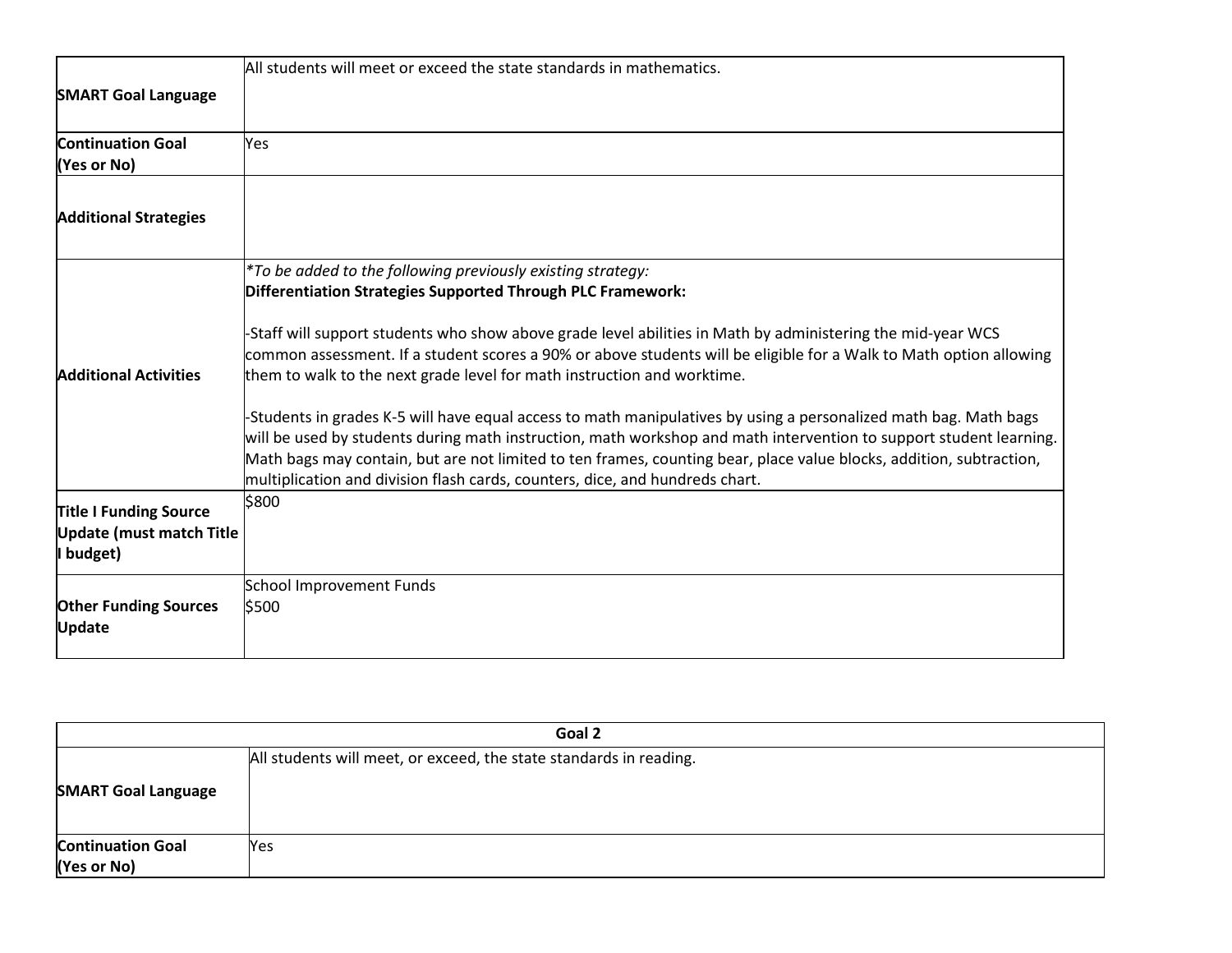| <b>Additional Strategies</b>                                           |                                                                                                                                                                                                                                                                                                                                                                                                                                                                                                                                                                                                                                                                            |
|------------------------------------------------------------------------|----------------------------------------------------------------------------------------------------------------------------------------------------------------------------------------------------------------------------------------------------------------------------------------------------------------------------------------------------------------------------------------------------------------------------------------------------------------------------------------------------------------------------------------------------------------------------------------------------------------------------------------------------------------------------|
| <b>Additional Activities</b>                                           | <sup>*</sup> To be added to the following Strategy:<br>Differentiation Strategies Supported Through PLC Framework:<br>-Staff will implement SIOP strategies by creating vocabulary cards and visual materials for vocabulary in Reading, Science,<br>Social Studies to be used in whole group and small group teaching in grade K-5.<br>-Staff will create formative assessments for Science, Social Studies and ELA to reflect and bridge the gap between<br>standards that were not mastered from the 2020-2021 school year. Staff will work collaboratively to create lessons to<br>target missing skills needed for proficiency in key standards in these disciplines. |
| <b>Title I Funding Source</b><br>Update (must match Title I<br>budget) |                                                                                                                                                                                                                                                                                                                                                                                                                                                                                                                                                                                                                                                                            |
| <b>Other Funding Sources</b><br><b>Update</b>                          |                                                                                                                                                                                                                                                                                                                                                                                                                                                                                                                                                                                                                                                                            |

Page Break

| Goal 3                                    |                                                                                                                                                                                                                   |
|-------------------------------------------|-------------------------------------------------------------------------------------------------------------------------------------------------------------------------------------------------------------------|
| <b>SMART Goal Language</b>                | All students will be a part of building a positive school community with an emphasis on mentoring,<br>strong relationships, and mindfulness techniques.                                                           |
| <b>Continuation Goal</b><br>$(Yes$ or No) | Yes                                                                                                                                                                                                               |
| <b>Additional Strategies</b>              | Teachers, Administrators, and parents will create a BEE (Black Elementary Equity) Team with the purpose of ensuring $ $<br>that all students and staff feel welcome, included, and supported at Black Elementary. |